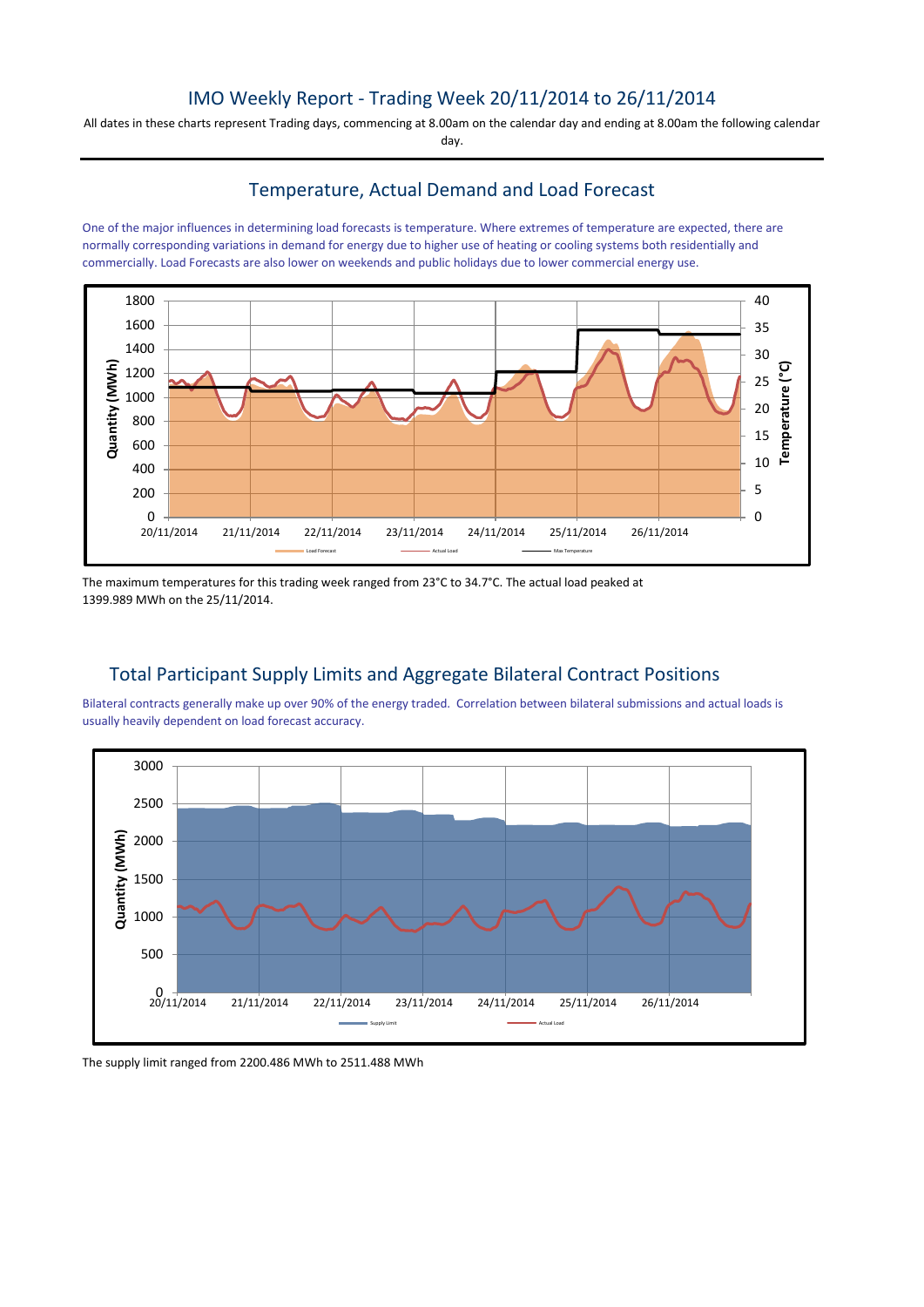#### Net Balancing Market Trades

Bilateral contracts and STEM trading are generally based on the forecast energy requirements of Participants. When the forecast requirements are higher or lower than the actual requirements for a day, this Market energy must be bought and sold in the balancing mechanism. This graph shows the estimated net balancing trades.



The majority of the balancing activity this week occurred within Balancing Demand. The maximum balancing demand for the week reached 132.087 MWh on the 22/11/2014. The maximum balancing supply for the week reached -312.929 MWh on the 26/11/2012.

## Total Traded Energy

This chart represents a comparison between the total net energy that is traded in Bilateral Contracts, the STEM and the balancing mechanism. Balancing Supply represents cases in which the total contract position is greater than the demand and customers must supply energy back to balancing. Balancing Demand represents cases in which the total contract position is less than the demand and customers must purchase energy from balancing.



Total balancing supply equalled -7052.581 MWh whereas total balancing demand equalled 14135.474 MWh. The Total STEM Traded quantity was 14957.026 MWh, with the STEM Clearing Quantity ranging between 13.329 MWh and 101.674 MWh.